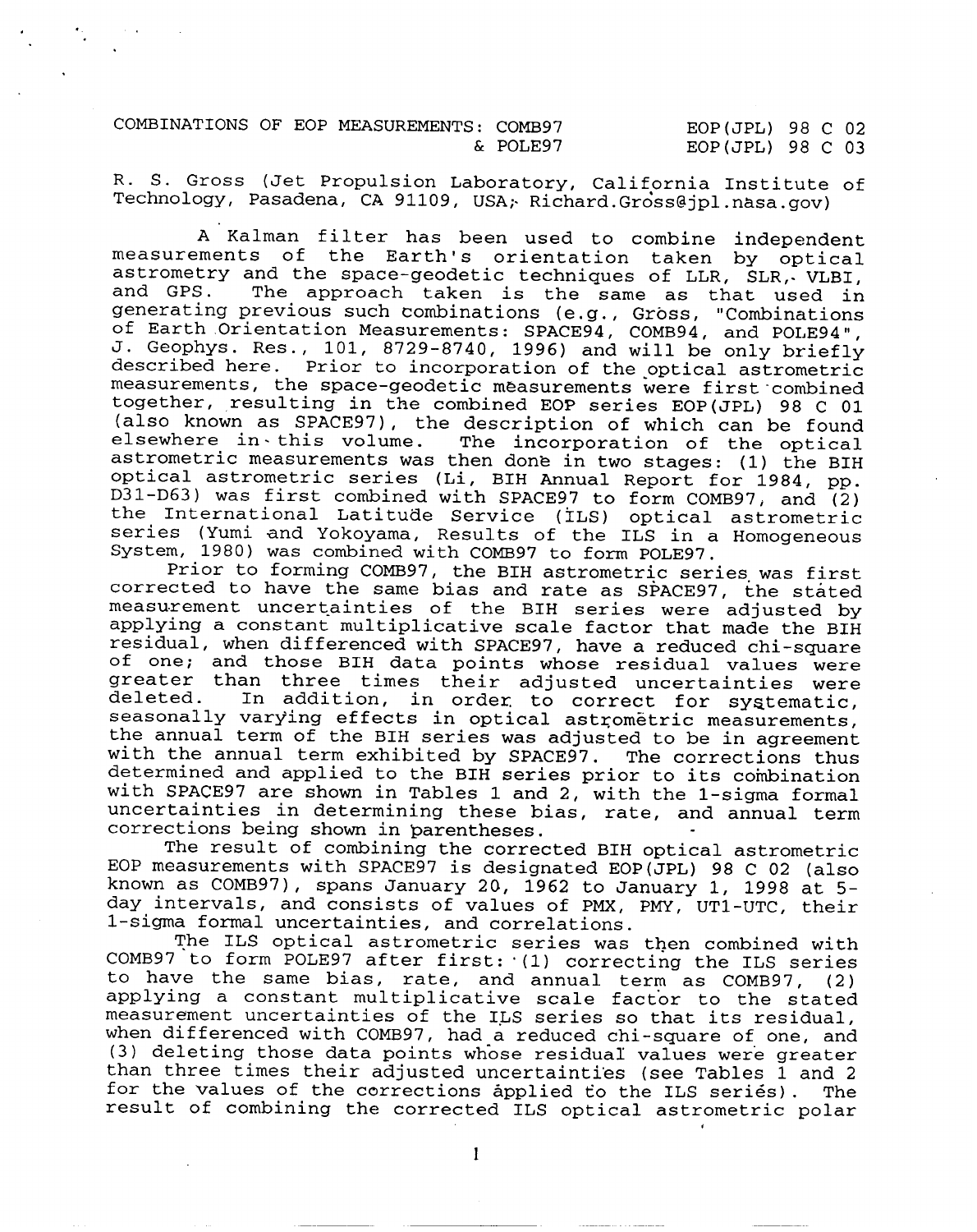motion measurements with COMB97 is designated EOP(JPL) 98 C 03 (Z31S0 known as POLE97), spans **January 20, 1900 to DeCember 21,** 1997 at 30.4375-day intervals, and consists of values of PMX and PMY, their l-sigma formal uncertainties, and correlations.

., . .

ACKNOWLEDGMENTS . I would like to thank all those involved in taking and reducing the raw Earth orientation measurements that have been combined into COMB97 and POLE97. This study would not have been possible without their considerable efforts. The work described in this paper was performed at the Jet Propulsion Laboratory, California Institute of Technology, under contrac with the National Aeronautics and Space Administration. .

| DATA SET<br><b>NAME</b> |                                   | <b>BIAS</b><br>(mas)                          |                      |                                   | <b>RATE</b><br>(max/yr)                                 | UNCERTAINTY<br>SCALE FACTOR |            |                           |                          |
|-------------------------|-----------------------------------|-----------------------------------------------|----------------------|-----------------------------------|---------------------------------------------------------|-----------------------------|------------|---------------------------|--------------------------|
| <b>BIH</b>              | <b>PMX</b><br>$-0.597$<br>(0.837) | <b>PMY</b><br>$-2.224$                        | UT1<br>$-8.971$      | <b>PMX</b><br>0.986               | PMY<br>0.864<br>$(0.658)$ $(0.724)$ $(0.476)$ $(0.181)$ | UT1<br>4.666<br>(0.310)     | <b>PMX</b> | <b>PMY</b>                | UT1<br>1.822 1.628 1.896 |
| ILS                     | <b>PMX</b><br>$-49.669$           | <b>PMY</b><br>$-0.869$<br>$(2.206)$ $(1.719)$ | UT1<br>$\frac{1}{2}$ | <b>PMX</b><br>$-0.070$<br>(0.453) | <b>PMY</b><br>$-0.298$<br>(0.352)                       | UT1<br>$\frac{1}{2}$        | <b>PMX</b> | <b>PMY</b><br>2.012 1.558 | UT1<br>$\frac{1}{2}$     |

**TABLE 1. ADJUSTMENTS TO BIAS, RATE, AND UNCERTAINTY**

**Reference date for rate adjustment of BIH series is 1980.0 Reference date for rate adjustment of ILS series is 1970.0**

| DATA SET<br><b>NAME</b> |                                                                                                                | COEFFICIENT OF<br>SINE TERM (mas) |                         | COEFFICIENT OF<br>COSINE TERM (mas) |                                                |                            |  |  |  |  |
|-------------------------|----------------------------------------------------------------------------------------------------------------|-----------------------------------|-------------------------|-------------------------------------|------------------------------------------------|----------------------------|--|--|--|--|
| <b>BIH</b>              | <b>PMX</b><br>$-5.755 - 6.433$                                                                                 | <b>PMY</b><br>$(1.005)$ $(0.630)$ | UT1<br>5.214<br>(0.768) | <b>PMX</b>                          | PMY<br>$-3.333$ $9.244$<br>$(1.060)$ $(0.693)$ | UT1<br>$-1.074$<br>(0.820) |  |  |  |  |
| ILS                     | <b>PMX</b><br>$-0.462$ 7.918                                                                                   | PMY<br>$(3.085)$ $(2.401)$        | UT1<br>$\frac{1}{2}$    | <b>PMX</b>                          | PMY<br>$9.174 - 10.284$<br>$(3.119)$ $(2.428)$ | UT1                        |  |  |  |  |
|                         | Reference date for adjustment of BIH series is 1980.0<br>Reference date for adjustment of ILS series is 1970.0 |                                   |                         |                                     |                                                |                            |  |  |  |  |

**TABLE 2. ADJUSTMENTS TO ANNUAL TERM**

2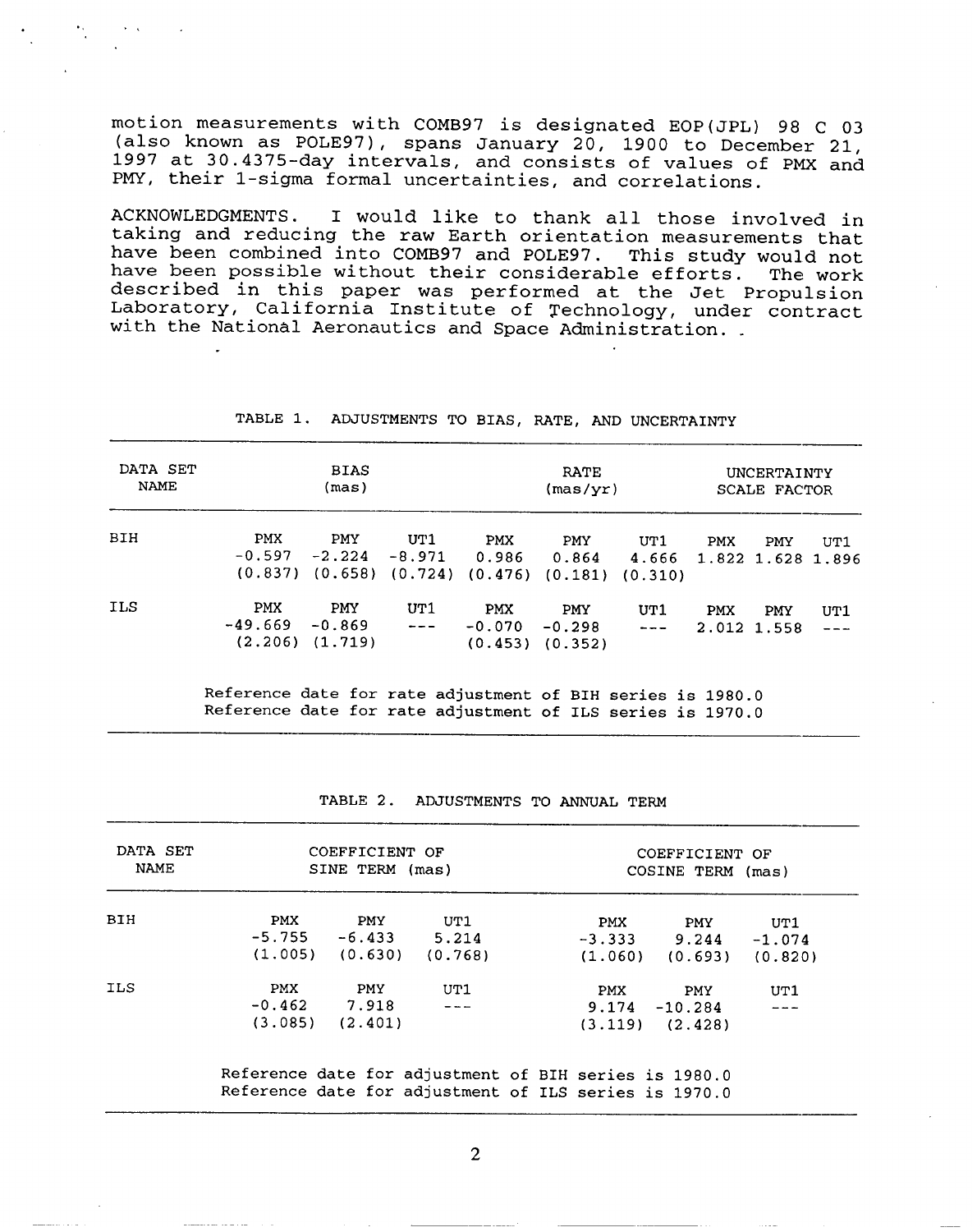### **ATTACHMENT 1**

## **Technical description of solution JPL 98 C 02**

**1 - Technique:**

 $\ddotsc$  .

**Combined**

- **2 - Analysis Center: Jet Propulsion Laboratory**
- **3 - Software used: Kalman Earth Orientation Filter (KEOF) OP-B**
- 4 **Data span:**
- **Jan 62 - Dec 97 at 5-day intervals**

**Not Applicable**

- 5 **Celestial Reference Frame:**
	- **a - Nature:**
	- **b - Definition of the orientation:**
- **6 - Terrestrial Reference Frame: Not Applicable**
	- **a - Relativity scale:**
	- **b - Velocity of light:**
	- **c - Geogravitational constant:**
	- **d - Permanent tidal correction:**
	- **e - Definition of the origin:**
	- **f - Definition of the orientation:**
	- **9 - Reference epoch:**
	- **h- Tectonic plate model:**
	- **i - Constraint for time evolution:**
- **7 - Earth orientation: EOP(JPL) 98 C 02**
	- **a - A priori precession model: Not Applicable**
	- **b - A priori nutation model: Not Applicable**
	- **c - Short-period tidal variations in x, y, UT1:**

**When necessary, diurnal and semidiurnal tidal variations have been removed from the individual EOP series prior to their combination into EOP(JPL) 98 C 02. Diurnal and semidiurnal tidal terms have not been added back and are therefore not included in the values reported in EOP(JPL) 98 C 02.**

- **8 - Estimated Parameters:**
	- **a - Celestial Frame:**
	- **b - Terrestrial Frame:**
	- **c - Earth Orientation: PMX, PMY, UT1-UTC**
	- **d - Others:**

3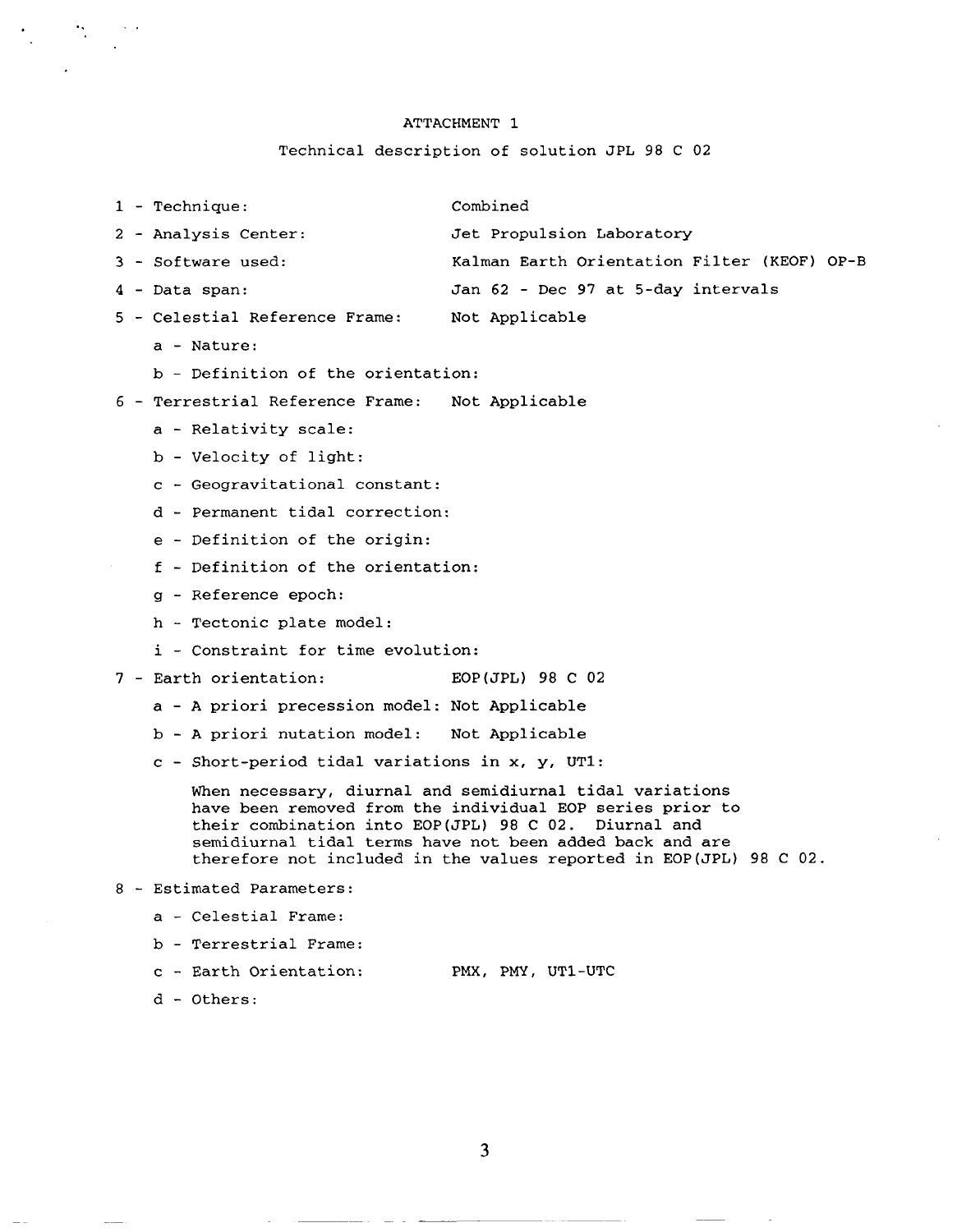# **ATTACHMENT 2**

#### **Technical description of solution JPL 98 C 03**

1 - Technique: Combine

. . . .

**2-**

- 
- **Analysis Center: Jet Propulsion Laboratory**
- **3- Software used: Kalman Earth Orientation Filter (KEOF) OP-B**
- **4-**
- **Data span: Jan 1900 - Dec 1997 at 30.4375-day intervals**
- **5- Celestial Reference Frame: Not Applicable**
	- **a - Nature:**
	- **b - Definition of the orientation:**
- **6- Terrestrial Reference Frame: Not Applicable**
	- **a-Relativity scale:**
	- **b-Velocity of light:**
	- **c-Geogravitational constant:**
	- **d-Permanent tidal correction:**
	- **e-Definition of the origin:**
	- **f-Definition of the orientation:**
	- **9- Reference epoch:**
	- **h-Tectonic plate model:**
	- **i-Constraint for time evolution:**
- **7- Earth orientation: EOP(JPL) 98 C 03**
	- **a - A priori precession model: Not** Applicable
	- **b - A priori nutation model: Not Applicable**
	- **c - Short-period tidal variations in x, y,** UT1:

**When** necessary, diurnal and semidiurnal tidal variations **have been removed from the individual EOP series prior to their combination into EOP(JPL)** 98 C 03. **Diurnal and semidiurnal tidal terms have not been added back and are therefore not included in the values reported in EOP(JPL)** 98 C 03.

- **8- Estimated Parameters:**
	- **a - Celestial Frame:**
	- **b - Terrestrial Frame:**
	- **c - Earth Orientation: Pm, PMY**
	- **d - Others:**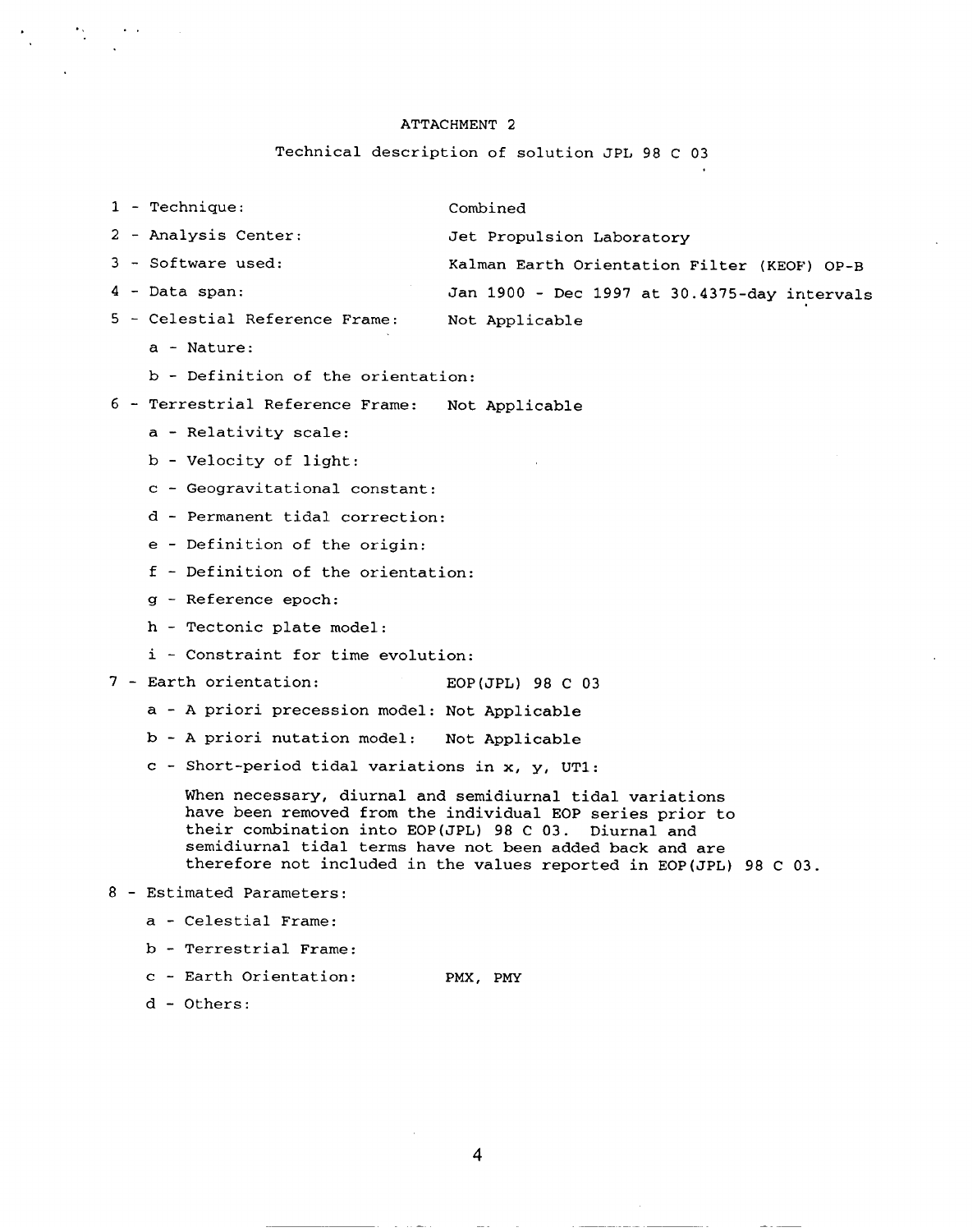|          |            |                    | JPL Kalman Earth Orientation Series : COMB97 |       |                            |      | 27-FEB-98 17:23:32 |      |             |                        |     | IERS Series Designator : |         |              | EOP(JPL) 98 C 02 |       |                |            |   |
|----------|------------|--------------------|----------------------------------------------|-------|----------------------------|------|--------------------|------|-------------|------------------------|-----|--------------------------|---------|--------------|------------------|-------|----------------|------------|---|
| MJD      | <b>PMX</b> | PMY                | UT1-UTC                                      | LOD   | <b>XSIG</b>                | YSIG | USIG               | LSIG | <b>XDOT</b> | <b>YDOT</b>            |     | XDSIG YDSIG              |         | CORRELATIONS |                  | YR MO |                | <b>DAY</b> |   |
|          |            | $(10***-6 arcsec)$ | $(10***-7)$                                  | sec)  | $(10***-6 \text{ arcsec})$ |      | $(10***-7$ sec)    |      |             | $(10***-6 arcsec/day)$ |     |                          | XY.     | XU           | YU               |       |                |            |   |
|          |            |                    |                                              |       |                            |      |                    |      |             |                        |     |                          |         |              |                  |       |                |            |   |
| 37684.00 | $-30923$   | 268611             | 242146                                       | 7519  | 9347                       | 7796 | 9271               | 1156 | $-306$      | 362                    | 743 | 667                      | $-0.01$ | 0.00         | 0.00             | 62    | 1              | 20.0       |   |
| 37689.00 | $-32044$   | 270365             | 254198                                       | 10714 | 8478                       | 7265 | 8928               | 1098 | $-143$      | 348                    | 660 | 598                      | $-0.01$ | 0.00         | 0.00             | 62    | $\mathbf{1}$   | 25.0       |   |
| 37694.00 | $-32281$   | 272154             | 252574                                       | 11393 | 8194                       | 7185 | 9121               | 1059 | 62          | 372                    | 601 | 552                      | 0.00    | 0.00         | 0.00             | 62    | $\mathbf{1}$   | 30.0       |   |
| 37699.00 | $-31342$   | 274150             | 254074                                       | 12243 | 8210                       | 7278 | 9334               | 1047 | 317         | 434                    | 564 | 527                      | 0.00    | 0.00         | 0.00             | 62    | 2              | 4.0        |   |
| 37704.00 | $-29108$   | 276586             | 229380                                       | 17862 | 8318                       | 7384 | 9366               | 1057 | 573         | 550                    | 545 | 518                      | 0.00    | 0.00         | 0.00             | 62    | 2              | 9.0        |   |
| 37709.00 | $-25611$   | 279653             | 214240                                       | 10642 | 8416                       | 7461 | 9347               | 1068 | 827         | 666                    | 537 | 514                      | 0.00    | 0.00         | 0.00             | 62    | 2              | 14.0       |   |
| 37714.00 | $-20817$   | 283114             | 219480                                       | 11220 | 8464                       | 7492 | 9427               | 1071 | 1093        | 705                    | 533 | 512                      | 0.00    | 0.00         | 0.00             | 62    |                | 2, 19.0    |   |
| 37719.00 | $-14677$   | 286589             | 210616                                       | 14021 | 8452                       | 7460 | 9601               | 1064 | 1361        | 677                    | 531 | 510                      | 0.00    | 0.00         | 0.00             | 62    | $\overline{2}$ | 24.0       |   |
| 37724.00 | $-7249$    | 289787             | 201093                                       | 12158 | 8377                       | 7359 | 9712               | 1057 | 1603        | 591                    | 529 | 510                      | 0.00    | 0.00         | 0.00             | 62    | 3              | 1.0        |   |
| 37729.00 | 1238       | 292372             | 184350                                       | 18920 | 8226                       | 7198 | 9648               | 1048 | 1775        | 430                    | 529 | 510                      | 0.00    | 0.00         | 0.00             | 62    | 3              | 6.0        |   |
| 37734.00 | 10359      | 293958             | 144085                                       | 16151 | 8008                       | 6999 | 9281               | 1061 | 1860        | 191                    | 532 | 513                      | 0.00    | 0.00         | 0.00             | 62    |                | 311.0      |   |
| 37739.00 | 19703      | 294182             | 135859                                       | 11695 | 7778                       | 6832 | 8937               | 1059 | 1864        | $-110$                 | 534 | 514                      | 0.00    | 0.00         | 0.00             | 62    |                | 3, 16.0    |   |
| 37744.00 | 28920      | 292825             | 124880                                       | 15382 | 7595                       | 6736 | 8758               | 1051 | 1821        | $-432$                 | 535 | 513                      | 0.00    | 0.00         | 0.00             | 62    |                | 321.0      |   |
| 37749.00 | 37909      | 289882             | 103312                                       | 14457 | 7502                       | 6725 | 8715               | 1052 | 1775        | $-741$                 | 535 | 512                      | 0.00    | 0.00         | 0.00             | 62    |                | 3, 26.0    |   |
| 37754.00 | 46609      | 285491             | 91127                                        | 14950 | 7515                       | 6795 | 8858               | 1050 |             | 1692 -1005             | 533 | 511                      | 0.00    | 0.00         | 0.00             | 62    |                | 3, 31.0    |   |
| 37759.00 | 54727      | 279979             | 50161                                        | 21831 | 7608                       | 6910 | 9075               | 1057 |             | 1547 -1180             | 531 | 511                      | 0.00    | 0.00         | 0.00             | 62    | 4              | 5.0        | ٠ |
| 37764.00 | 62031      | 273879             | 16832                                        | 13929 | 7753                       | 7056 | 9367               | 1061 | 1374 -1241  |                        | 532 | 513                      | 0.00    | 0.00         | 0.00             | 62    |                | 410.0      |   |
| 37769.00 | 68460      | 267674             | 4182                                         | 15127 | 7924                       | 7215 | 9638               | 1071 |             | 1198 -1238             | 534 | 515                      | 0.00    | 0.00         | 0.00             | 62    |                | 4 15.0     |   |
| 37774.00 | 74020      | 261537             | $-23613$                                     | 17384 | 8118                       | 7374 | 9890               | 1086 | 1027 -1214  |                        | 537 | 517                      | 0.00    | 0.00         | 0.00             | 62    |                | 420.0      |   |
| 37779.00 | 78745      | 255555             | $-46175$                                     | 14283 | 8330                       | 7535 | 10221              | 1089 |             | $863 - 1179$           | 538 | 519                      | 0.00    | 0.00         | 0.00             | 62    |                | 425.0      |   |
| 37784.00 | 82662      | 249742             | $-72759$                                     | 20636 | 8531                       | 7678 | 10501              | 1088 |             | $705 - 1149$           | 537 | 519                      | 0.00    | 0.00         | 0.00             | 62    |                | 4, 30.0    |   |
| 37789.00 | 85839      | 244013             | $-123809$                                    | 18584 | 8681                       | 7778 | 10605              | 1100 |             | $573 - 1152$           | 537 | 521                      | 0.00    | 0.00         | 0.00             | 62    | 5              | 5.0        |   |
| 37794.00 | 88451      | 238152             | $-142625$                                    | 13592 | 8764                       | 7833 | 10671              | 1108 |             | $475 - 1198$           | 539 | 522                      | 0.00    | 0.00         | 0.00             | 62    |                | 510.0      |   |
| 37799.00 | 90609      | 231934             | $-161707$                                    | 16548 | 8791                       | 7859 | 10772              | 1096 |             | 388 -1302              | 542 | 522                      | 0.00    | 0.00         | 0.00             | 62    |                | 515.0      |   |
| 37804.00 | 92332      | 225052             | $-185793$                                    | 14260 | 8777                       | 7839 | 10705              | 1090 |             | $302 - 1453$           | 544 | 522                      | 0.00    | 0.00         | 0.00             | 62    |                | 520.0      |   |
| 37809.00 | 93654      | 217437             | $-194205$                                    | 13620 | 8741                       | 7768 | 10424              | 1092 |             | $231 - 1585$           | 545 | 524                      | 0.00    | 0.00         | 0.00             | 62    |                | 525.0      |   |
| 37814.00 | 94664      | 209319             | $-220343$                                    | 17467 | 8690                       | 7669 | 10029              | 1102 | 173         | $-1647$                | 545 | 527                      | 0.00    | 0.00         | 0.00             | 62    | 5.             | 30.0       |   |
| 37819.00 | 95418      | 201085             | $-229873$                                    | 8672  | 8629                       | 7585 | 9787               | 1109 | 134         | $-1637$                | 546 | 529                      | 0.00    | 0.00         | 0.00             | 62    | 6              | 4.0        |   |
| 37824.00 | 96025      | 193061             | $-213224$                                    | 8640  | 8571                       | 7555 | 9913               | 1103 |             | 108 -1557              | 547 | 529                      | 0.00    | 0.00         | 0.00             | 62    | 6              | 9.0        |   |
| 37829.00 | 96489      | 185552             | $-204473$                                    | 9258  | 8537                       | 7580 | 10266              | 1093 |             | $75 - 1453$            | 547 | 526                      | 0.00    | 0.00         | 0.00             | 62    |                | 614.0      |   |

., . .

records not shown

 $\mathbb{R}^2$  $\ddot{\phantom{a}}$  $\bar{z}$ 

 $\overline{a}$ 

| 50669.00 | 144736 | 502347 | 4789774 | 14781 | 175 | 64  | 285 | 361 | $2245 - 1791$     | 144 | 104<br>0.00<br>0.00       | 0.00 | 97                 | 8<br>9.0   |
|----------|--------|--------|---------|-------|-----|-----|-----|-----|-------------------|-----|---------------------------|------|--------------------|------------|
| 50674.00 | 155366 | 492270 | 4723434 | 11584 | 128 | 73  | 147 | 247 | $2044 - 2106$     | 139 | 108<br>$-0.04 - 0.06$     | 0.01 | 97                 | 8.<br>14.0 |
| 50679.00 | 165060 | 481598 | 4655190 | 17074 | 186 | 79  | 140 | 258 | 2018 -2301        | 150 | $114 - 0.05 - 0.02$       | 0.00 | 97                 | 8 19.0     |
| 50684.00 | 176724 | 470196 | 4565131 | 15520 | 229 | 86  | 178 | 309 | 2510 -2013        | 155 | $-0.01$<br>115<br>0.00    | 0.01 | 97                 | 824.0      |
| 50689.00 | 188062 | 461603 | 4497820 | 13096 | 202 | 94  | 184 | 276 | 2182 -1774        | 154 | 118<br>$0.00 - 0.03$      | 0.00 | 97                 | 29.0<br>8. |
| 50694.00 | 200236 | 452688 | 4425792 | 16066 | 155 | 79  | 88  | 291 | 2511 -1834        | 151 | $-0.11 - 0.35$<br>114     | 0.03 | 97                 | 3.0<br>9   |
| 50699.00 | 209642 | 440850 | 4347076 | 14849 | 210 | 77  | 204 | 266 | 1506 -2650        | 150 | $112 - 0.01 0.01$         | 0.00 | 97                 | 9.<br>8.0  |
| 50704.00 | 216473 | 428209 | 4274797 | 16383 | 199 | 74  | 133 | 248 | $950 - 2151$      | 151 | 109<br>$0.00 - 0.02$      | 0.00 | 97                 | 9, 13.0    |
| 50709.00 | 218645 | 416732 | 4168482 | 24498 | 201 | 82  | 196 | 296 | $472 - 2476$      | 160 | $-0.02 - 0.23$<br>111     | 0.03 | 97                 | 9 18.0     |
| 50714.00 | 221366 | 404116 | 4063712 | 17609 | 171 | 83  | 154 | 275 | $220 - 2829$      | 151 | $-0.03 - 0.02$<br>110     | 0.01 | 97                 | 923.0      |
| 50719.00 | 221020 | 388160 | 3973379 | 19709 | 217 | 95  | 225 | 282 | $-37 - 3113$      | 151 | $121 \t 0.01 -0.17$       | 0.03 | 97<br>9            | 28.0       |
| 50724.00 | 221691 | 373356 | 3872409 | 20564 | 190 | 96  | 236 | 295 | $224 - 3185$      | 151 | $-0.01 - 0.05$<br>118     | 0.00 | 97 10              | 3.0        |
| 50729.00 | 222484 | 359766 | 3776816 | 18254 | 130 | 63  | 68  | 233 | $17 - 2366$       | 147 | $105 - 0.05 - 0.23$       | 0.01 | 97 10              | 8.0        |
| 50734.00 | 223758 | 347284 | 3671383 | 24746 | 191 | 89  | 235 | 277 | $563 - 2616$      | 151 | 0.00<br>116<br>0.00       | 0.00 |                    | 97 10 13.0 |
| 50739.00 | 225979 | 333738 | 3545583 | 22553 | 216 | 93  | 142 | 248 | $411 - 2990$      | 152 | 119<br>0.00<br>0.00       | 0.00 |                    | 97 10 18.0 |
| 50744.00 | 228131 | 319961 | 3449536 | 17569 | 137 | 85  | 168 | 281 | $-158 - 2573$     | 147 | $-0.04$<br>$-0.07$<br>114 | 0.04 | 97 10              | 23.0       |
| 50749.00 | 223955 | 305570 | 3356574 | 20154 | 158 | 92  | 230 | 325 | $-1449 - 3165$    | 145 | 0.01<br>117<br>$-0.03$    | 0.00 | 97 10              | 28.0       |
| 50754.00 | 217571 | 289547 | 3251589 | 21344 | 255 | 86  | 122 | 306 | $-743 - 2619$     | 156 | 0.00<br>0.00<br>114       | 0.00 | 97 11              | 2.0        |
| 50759.00 | 214762 | 278114 | 3146309 | 23172 | 194 | 61  | 166 | 269 | $-595 - 2250$     | 143 | 101<br>$0.00 - 0.01$      | 0.00 | 97 11              | 7.0        |
| 50764.00 | 210134 | 266149 | 3018860 | 26179 | 137 | 65  | 83  | 283 | $-1446 - 2564$    | 147 | $-0.07 - 0.30$<br>106     | 0.02 | 97 11              | 12.0       |
| 50769.00 | 202879 | 254713 | 2913593 | 16347 | 179 | 69  | 184 | 258 | $-1192 - 2150$    | 143 | 0.00<br>107<br>0.00       | 0.00 |                    | 97 11 17.0 |
| 50774.00 | 195975 | 242568 | 2834082 | 16094 | 210 | 87  | 131 | 252 | -1722 -2924       | 146 | 0.00<br>0.00<br>117       | 0.00 |                    | 97 11 22.0 |
| 50779.00 | 185853 | 230220 | 2752783 | 15748 | 165 | 92  | 206 | 305 | $-2370 - 1800$    | 158 | $-0.07 - 0.11$<br>118     | 0.01 | 97 11              | 27.0       |
| 50784.00 | 173747 | 221199 | 2680532 | 13833 | 193 | 92  | 163 | 280 | $-2058 - 2068$    | 155 | $-0.03 - 0.07$<br>119     | 0.00 | 97 12              | 2.0        |
| 50789.00 | 163906 | 212037 | 2599668 | 20529 | 192 | 98  | 119 | 334 | $-2321 - 1785$    | 149 | 122<br>0.00<br>0.00       | 0.00 | 97 12              | 7.0        |
| 50794.00 | 153591 | 203547 | 2490345 | 19819 | 189 | 93  | 110 | 237 | $-1823 - 1495$    | 144 | $-0.01$<br>0.00<br>119    | 0.00 |                    | 97 12 12.0 |
| 50799.00 | 141186 | 193968 | 2408691 | 14611 | 129 | 79  | 59  | 199 | $-2457 - 1935$    | 140 | $-0.36$<br>$-0.10$<br>113 | 0.07 |                    | 97 12 17.0 |
| 50804.00 | 129476 | 188107 | 2329678 | 16773 | 170 | 109 | 163 | 261 | $-2863 - 1386$    | 145 | 125<br>0.00<br>0.00       | 0.00 |                    | 97 12 22.0 |
| 50809.00 | 115381 | 180024 | 2248514 | 14271 | 202 | 117 | 243 | 360 | $-2630 - 1445$    | 153 | $0.00 - 0.01$<br>127      | 0.00 | 97 12              | 27.0       |
| 50814.00 | 102429 | 174626 | 2181370 | 14867 | 172 | 100 | 271 | 370 | $-2373$<br>$-874$ | 154 | $-0.05 - 0.09$<br>123     | 0.00 | 98<br>$\mathbf{1}$ | 1.0        |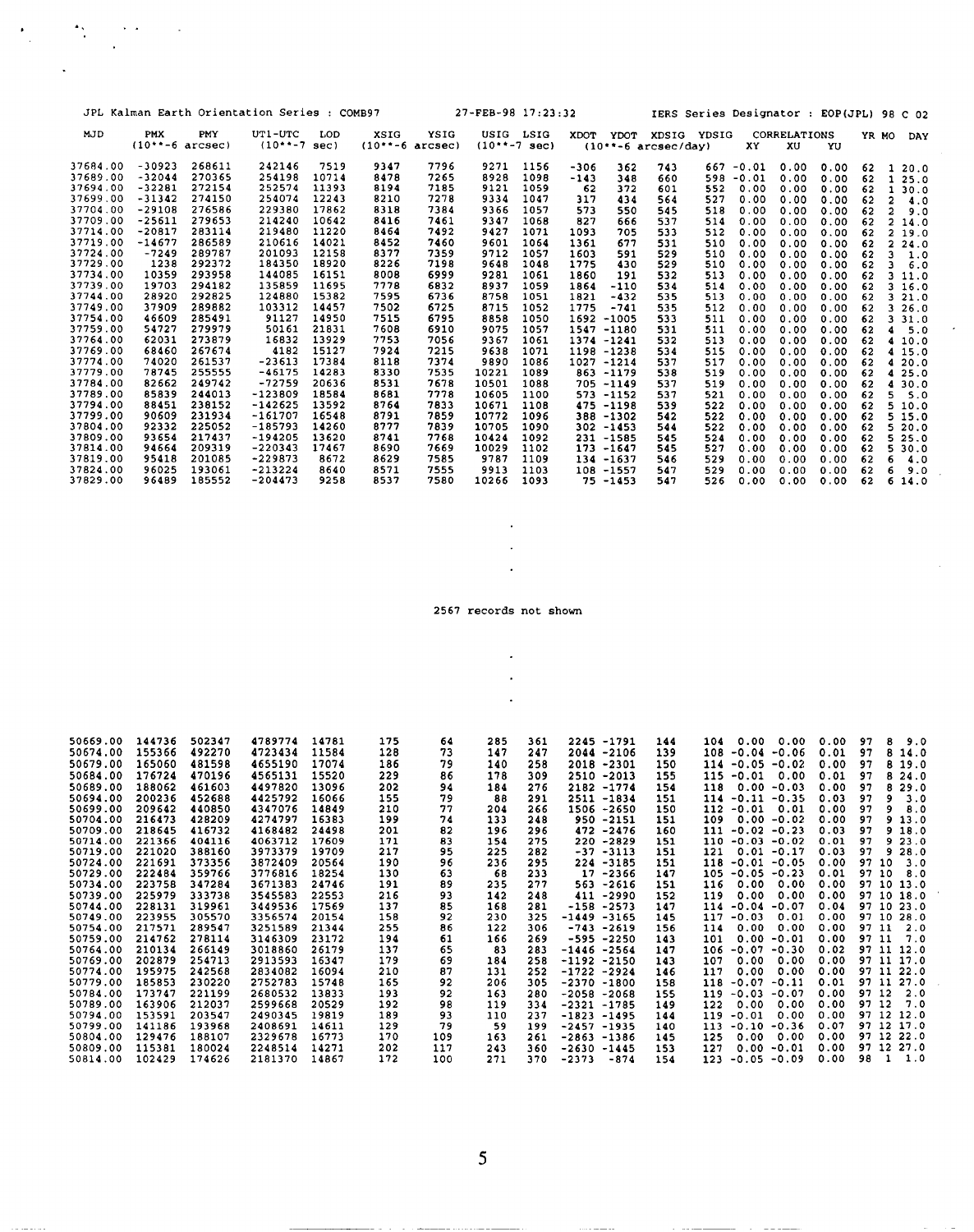| JPL Kalman Earth Orientation Series: POLE97 |           |                    |             |                    | $11 - \text{MAR} - 98$ |                |                       |       |      |         | IERS Series Designator: EOP(JPL) 98 C 03 |
|---------------------------------------------|-----------|--------------------|-------------|--------------------|------------------------|----------------|-----------------------|-------|------|---------|------------------------------------------|
| <b>MJD</b>                                  | PMX       | PMY                | <b>XSIG</b> | <b>YSIG</b>        | <b>XDOT</b>            | <b>YDOT</b>    | <b>XDSIG</b>          | YDSIG | COR. | YEAR MO | <b>DAY</b>                               |
|                                             |           | $(10***-6 arcsec)$ |             | $(10***-6 arcsec)$ |                        |                | $(10***6 arcsec/day)$ |       | XY   |         |                                          |
| 15039.67361111                              | -724      | $-1182$            | 19449       | 16053              | 604                    | $-1293$        | 730                   | 689   | 0.00 | 1900    | 1 20.7                                   |
| 15070.11111111                              | 96        | $-33639$           | 19195       | 15896              | $-458$                 | $-806$         | 728                   | 687   | 0.00 | 1900    | 220.1                                    |
| 15100.54861111                              | $-22697$  | $-51267$           | 19130       | 15864              | $-951$                 | $-425$         | 725                   | 686   | 0.00 | 1900    | 3, 22.5                                  |
| 15130.98611111                              | $-52886$  | $-62290$           | 19129       | 15861              | -939                   | $-317$         | 725                   | 685   | 0.00 | 1900    | 4, 22.0                                  |
| 15161.42361111                              | $-76651$  | $-70537$           | 19119       | 15862              | $-599$                 | $-184$         | 725                   | 685   | 0.00 | 1900    | 522.4                                    |
| 15191.86111111                              | $-90700$  | $-71740$           | 19105       | 15865              | $-402$                 | 147            | 725                   | 685   | 0.00 | 1900    | 621.9                                    |
| 15222.29861111 -103320                      |           | $-60259$           | 19100       | 15866              | $-437$                 | 590            | 725                   | 685   | 0.00 | 1900    | 722.3                                    |
| 15252.73611111 -116022                      |           | $-36718$           | 19106       | 15864              | $-343$                 | 928            | 725                   | 685   | 0.00 | 1900    | 21.7<br>8                                |
| 15283.17361111 -121570                      |           | $-6634$            | 19115       | 15860              | 4                      | 986            | 725                   | 685   | 0.00 | 1900    | 21.2<br>9                                |
| 15313.61111111 -115011                      |           | 19465              | 19117       | 15858              | 429                    | 668            | 725                   | 685   | 0.00 | 1900 10 | 21.6                                     |
| 15344.04861111                              | $-95915$  | 32380              | 19109       | 15860              | 824                    | 190            | 725                   | 685   | 0.00 |         | 1900 11 21.0                             |
| 15374.48611111                              | -68056    | 35153              | 19099       | 15862              | 927                    | 147            | 725                   | 685   | 0.00 |         | 1900 12 21.5                             |
| 15404.92361111                              | $-40010$  | 43364              | 19096       | 15863              | 919                    | 277            | 725                   | 685   | 0.00 | 1901    | 1 20.9                                   |
| 15435.36111111                              | $-13247$  | 49853              | 19101       | 15861              | 834                    | 197            | 725                   | 685   | 0.00 | 1901    | 2, 20.4                                  |
| 15465.79861111                              | 12953     | 52212              | 19107       | 15859              | 922                    | $-214$         | 725                   | 685   | 0.00 | 1901    | 322.8                                    |
| 15496.23611111                              | 40547     | 31299              | 19109       | 15857              |                        | $820 - 1146$   | 725                   | 685   | 0.00 | 1901    | 422.2                                    |
| 15526.67361111                              | 60506     | $-12942$           | 19103       | 15858              |                        | $510 - 1633$   | 725                   | 685   | 0.00 | 1901    | 522.7                                    |
| 15557.11111111                              | 69105     | $-65045$           | 19096       | 15860              |                        | $-81 - 1783$   | 725                   | 685   | 0.00 | 1901    | 622.1                                    |
| 15587.54861111                              |           | 51793 -114739      | 19093       | 15861              |                        | $-1007 - 1299$ | 725                   | 685   | 0.00 | 1901    | 722.5                                    |
| 15617.98611111                              |           | 12989 -138878      | 19097       | 15859              | $-1461$                | $-302$         | 725                   | 685   | 0.00 | 1901    | 822.0                                    |
| 15648.42361111                              |           | $-33132 - 136837$  | 19102       | 15857              | $-1536$                | 335            | 725                   | 685   | 0.00 | 1901    | 21.4<br>9                                |
| 15678.86111111                              |           | $-79469 - 121414$  | 19103       | 15857              | $-1484$                | 683            | 725                   | 685   | 0.00 | 1901 10 | 21.9                                     |
| 15709.29861111                              | $-121092$ | $-92733$           | 19099       | 15857              | $-1180$                | 1274           | 725                   | 685   | 0.00 |         | 1901 11 21.3                             |
| 15739.73611111 -147208                      |           | $-41925$           | 19093       | 15859              | $-485$                 | 2063           | 725                   | 685   | 0.00 |         | 1901 12 21.7                             |
| 15770.17361111 -148791                      |           | 28762              | 19091       | 15859              | 365                    | 2457           | 725                   | 685   | 0.00 | 1902    | 121.2                                    |
| 15800.61111111 -125921                      |           | 102376             | 19094       | 15858              | 1138                   | 2322           | 725                   | 685   | 0.00 | 1902    | 220.6                                    |
| 15831.04861111                              | $-78929$  | 165424             | 19098       | 15857              | 1959                   | 1717           | 725                   | 685   | 0.00 | 1902    | 3 23.0                                   |
| 15861.48611111                              | -9266     | 200665             | 19099       | 15856              | 2525                   | 512            | 725                   | 685   | 0.00 | 1902    | 4 22.5                                   |
| 15891.92361111                              | 68312     | 193353             | 19095       | 15857              |                        | $2463 - 1012$  | 725                   | 685   | 0.00 | 1902    | 5 22.9                                   |
| 15922.36111111                              | 131939    | 140972             | 19091       | 15858              |                        | 1557 -2334     | 725                   | 685   | 0.00 | 1902    | 622.4                                    |

 $\frac{1}{2}$  .

records not shovm

 $\mathcal{L}^{\mathcal{L}}$  $\sim 10^7$  $\sim 100$ 

 $\ddot{\phantom{a}}$ 

| 49921.04861111 | 287048    | 299102 | 130 | 106 |                | $-454 - 3966$ | 126 | 119<br>0.02    | 1995<br>723.0      |
|----------------|-----------|--------|-----|-----|----------------|---------------|-----|----------------|--------------------|
| 49951.48611111 | 246237    | 190665 | 106 | 70  | $-2028 - 2841$ |               | 121 | 112<br>0.03    | 822.5<br>1995      |
| 49981.92361111 | 165438    | 118139 | 95  | 76  | $-3242 - 1735$ |               | 124 | 119<br>$-0.04$ | 1995<br>21.9<br>9. |
| 50012.36111111 | 60976     | 85491  | 152 | 75  | $-2964$        | $-58$         | 133 | 118<br>$-0.23$ | 1995 10 22.4       |
| 50042.79861111 | $-53097$  | 96822  | 59  | 67  | $-4140$        | 876           | 114 | 111<br>0.04    | 1995 11 21.8       |
| 50073.23611111 | $-157308$ | 161185 | 113 | 109 | $-1884$        | 3098          | 130 | $-0.03$<br>124 | 1995<br>12 22.2    |
| 50103.67361111 | $-207484$ | 255264 | 109 | 99  | $-1547$        | 3526          | 133 | 119<br>0.00    | 1996<br>1 21.7     |
| 50134.11111111 | $-220951$ | 365004 | 76  | 77  | -479           | 3283          | 114 | 121<br>0.00    | 1996<br>221.1      |
| 50164.54861111 | $-176029$ | 480291 | 166 | 114 | 1807           | 3290          | 132 | 116<br>$-0.01$ | 322.5<br>1996      |
| 50194.98611111 | -94668    | 557979 | 107 | 126 | 3314           | 1998          | 117 | 128<br>0.01    | 1996<br>422.0      |
| 50225.42361111 | 22851     | 595223 | 99  | 77  | 4189           | 46            | 125 | 116<br>0.01    | 22.4<br>1996<br>5  |
| 50255.86111111 | 148738    | 566479 | 139 | 119 |                | 3939 -1388    | 133 | 128<br>$-0.07$ | 21.9<br>1996<br>6  |
| 50286.29861111 | 241609    | 488437 | 98  | 78  |                | $1267 - 2929$ | 137 | 111<br>0.02    | 22.3<br>1996<br>7  |
| 50316.73611111 | 293603    | 385031 | 96  | 67  |                | 1240 -3534    | 129 | 108<br>0.05    | 1996<br>21.7<br>8  |
| 50347.17361111 | 281912    | 263223 | 81  | 53  |                | $-590 - 3228$ | 120 | 103<br>$-0.07$ | 1996<br>21.2<br>9  |
| 50377.61111111 | 221114    | 165397 | 131 | 79  | $-2573$        | $-2500$       | 130 | 117<br>$-0.02$ | 1996 10<br>21.6    |
| 50408.04861111 | 122092    | 99570  | 115 | 71  | $-2851$        | $-843$        | 123 | 106<br>0.04    | 1996<br>11<br>21.0 |
| 50438.48611111 | 13703     | 90237  | 112 | 71  | $-2793$        | 540           | 142 | 113<br>0.00    | 1996 12 21.5       |
| 50468.92361111 | $-79443$  | 124603 | 119 | 83  | $-2727$        | 2050          | 132 | 115<br>0.00    | 1997<br>1, 20.9    |
| 50499.36111111 | $-155660$ | 194253 | 156 | 82  | $-2137$        | 2292          | 142 | 113<br>$-0.01$ | 2, 20.4<br>1997    |
| 50529.79861111 | $-189597$ | 295370 | 167 | 57  | $-62$          | 3682          | 139 | 104<br>0.00    | 22.8<br>1997<br>3  |
| 50560.23611111 | $-173430$ | 404894 | 163 | 66  | 770            | 3618          | 148 | $-0.01$<br>105 | 22.2<br>1997<br>4  |
| 50590.67361111 | $-106738$ | 490044 | 136 | 58  | 2354           | 2239          | 126 | 102<br>0.00    | 22.7<br>1997<br>5. |
| 50621.11111111 | $-16707$  | 532780 | 156 | 48  | 4052           | 496           | 142 | 92<br>0.00     | 22.1<br>1997<br>6  |
| 50651.54861111 | 97330     | 524039 | 161 | 78  | 3548           | $-1119$       | 150 | 113<br>$-0.04$ | 22.5<br>1997<br>7  |
| 50681.98611111 | 171683    | 474625 | 202 | 75  |                | 2439 -2331    | 154 | 110<br>0.00    | 22.0<br>1997<br>8  |
| 50712.42361111 | 220738    | 408343 | 236 | 75  |                | 551 -2530     | 157 | 116<br>0.00    | 21.4<br>9<br>1997  |
| 50742.86111111 | 228037    | 322820 | 112 | 68  |                | $330 - 2462$  | 147 | $-0.01$<br>110 | 10<br>21.9<br>1997 |
| 50773.29861111 | 197159    | 244578 | 200 | 83  | $-1654 - 2794$ |               | 144 | 117<br>0.00    | 11 21.3<br>1997    |
| 50803.73611111 | 130225    | 188462 | 172 | 111 | $-2811 - 1304$ |               | 146 | 125<br>0.00    | 12 21.7<br>1997    |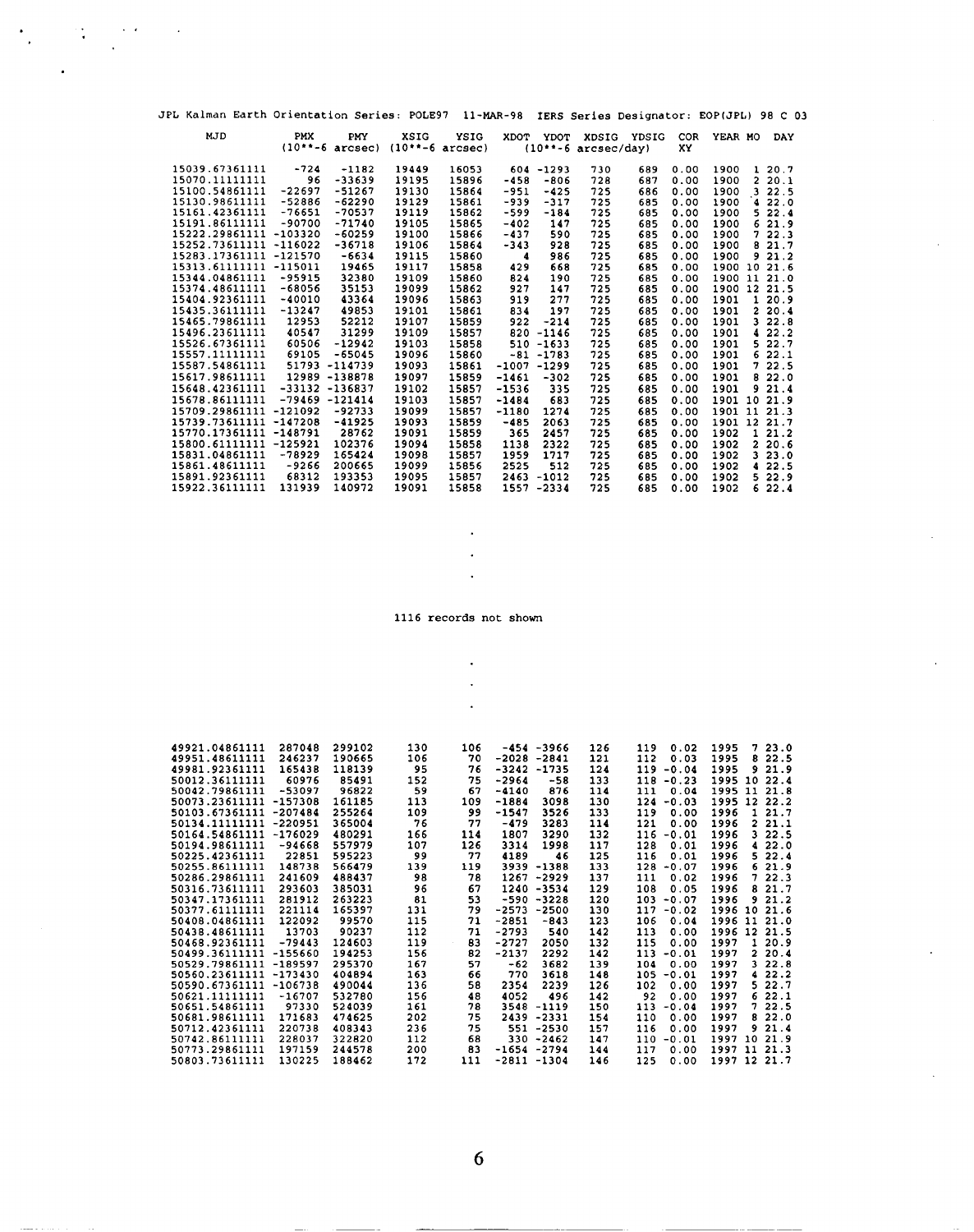COMBINED EARTH ORIENT SERIES: COMB97  $\Delta$ N  $\left( \quad \right)$ 

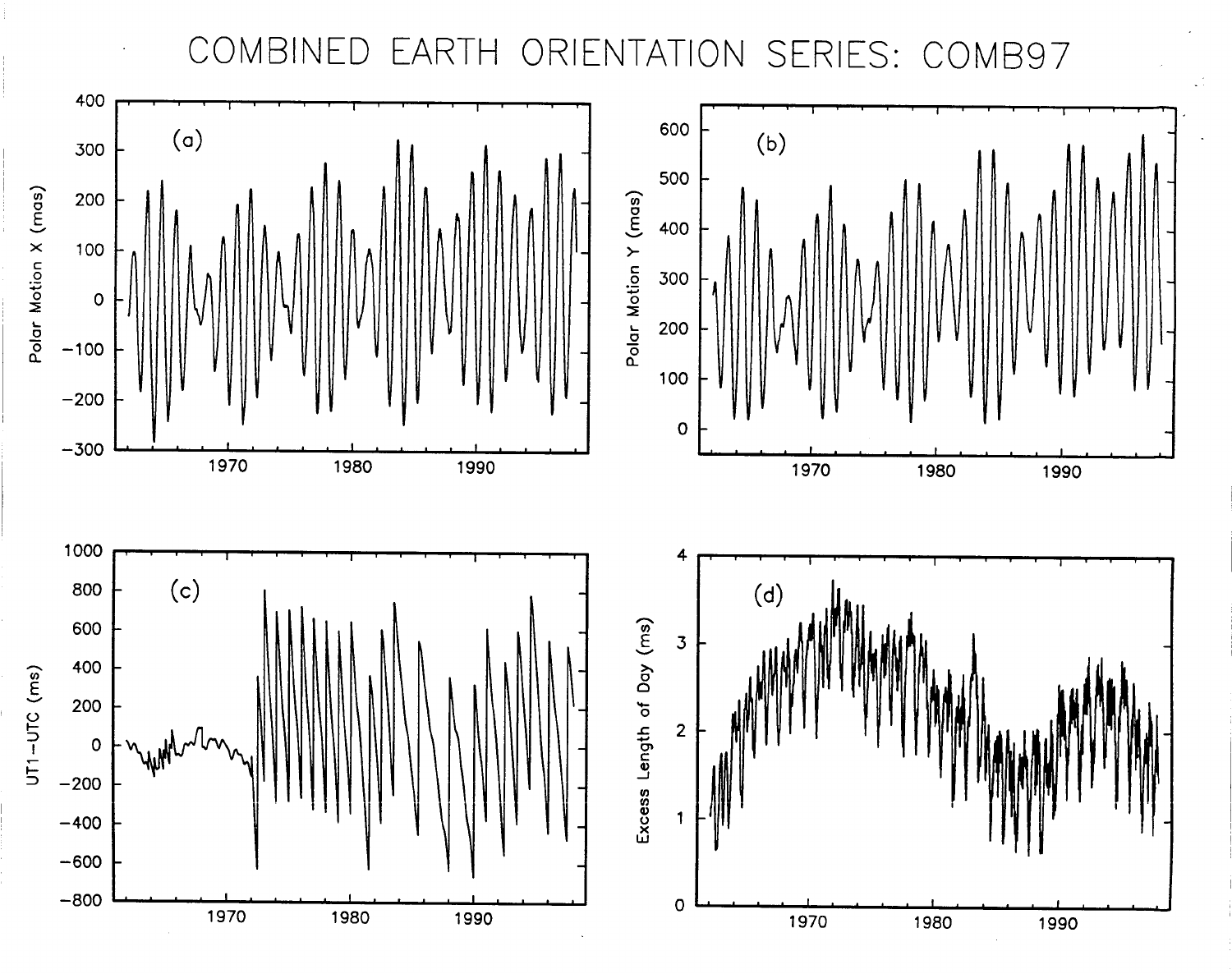COMBINED EARTH ORIENTATION SERIES: COMB97